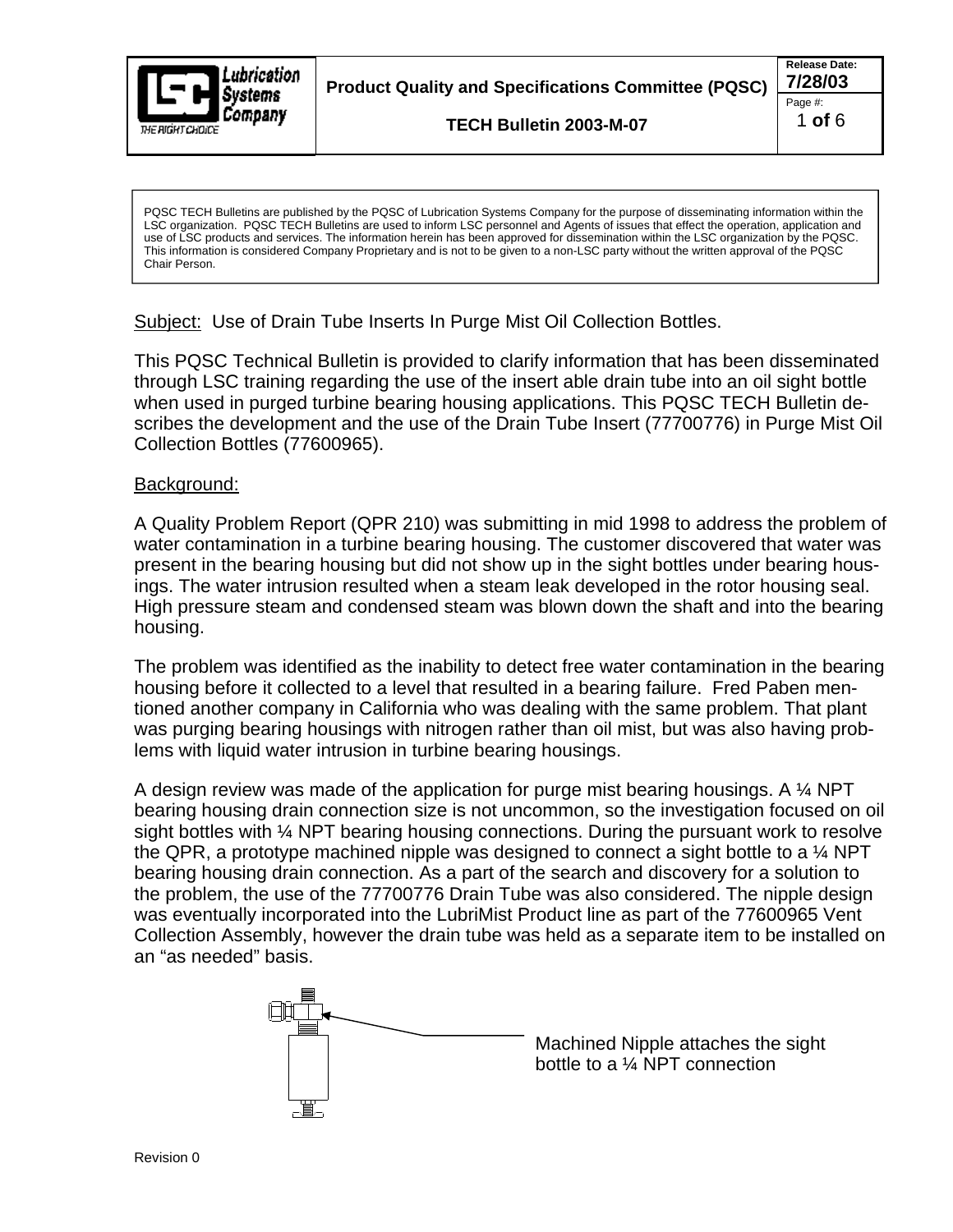

## Set Up:

Three separate model bearing housings were constructed. The following describes how the sight bottles were evaluated.

- Bearing housing #1 used the prototype Vent Collection Assembly w/ the drop in tube
- Bearing housing #2 used the prototype Vent Collection Assembly w/o the drop in tube when the contract of the contract of the contract of the contract of the contract of the contract of the contract of the contract of the contract of the contract of the contract of the contract of the contract of the
- Bearing housing #3 used the Vent Collection Assembly (now obsolete). This con struction used a ¼ inch pipe tee to connect the bottle to the bearing housing.

## Testing And Evaluation:

The test apparatus was set up and the evaluations were conducted as follows. Note that the reader understands that where referred to as "prototype" in describing the 77600965 Vent Collection Assembly, the reference is made to the sight bottle shown in bearing housing #2 below and is the current design at the date of this PQSC TECH Bulletin.



Bearing Bearing Housing Description **Example 2018** Search 2018 and 2018 Search 2018

Housing #

- 1 Oil sump where the oil sight bottle is equipped with prototype oil sight bottle nipple with an internal 3/8 inch OD tube.
- 2 Oil sump where the oil sight bottle is equipped with prototype oil sight bottle nipple only and without an internal 3/8 inch OD tube.
- 3 Oil sump equipped with the 77600965 oil vent collection assembly (old Bearing Housing #1 Bearing Housing #2 Bearing Housing #3<br>
bearing Bearing Housing Description<br>
1 Oil sump where the oil sight bottle is equipped with prototype oil sight<br>
2 Oil sump where the oil sight bottle is equipped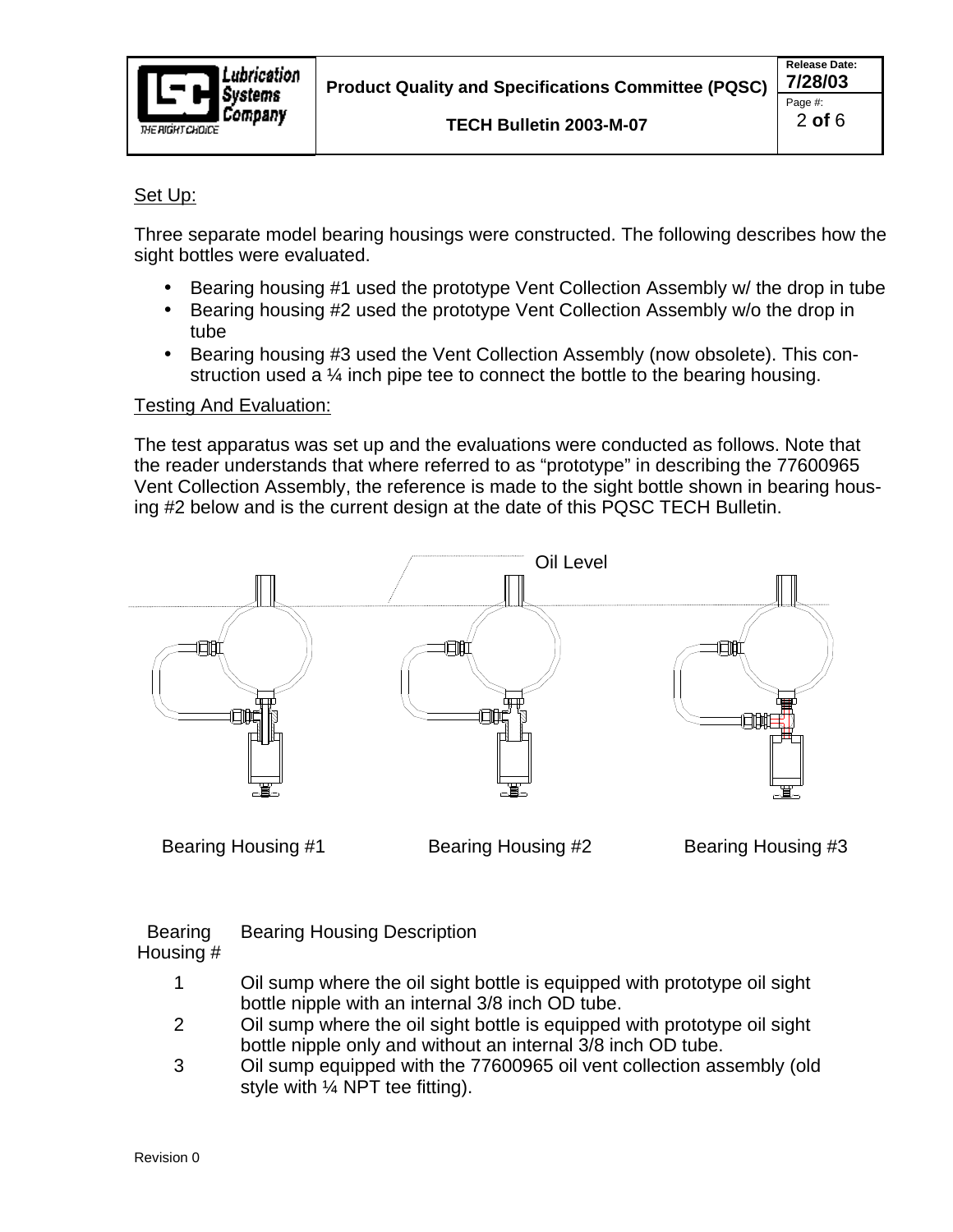The first test configurations were with a 3/8 Tygon tube from the sight bottle to a side connection as we nection in the side of the "bearing housing". This line would be the same connection as we install to the constant level oiler or the oil level sight assembly.

The first step to evaluate the bottles was to fill the bearing housings and apparatus with oil. The oil level was filled to a point above the side connection:

Bearing Noted Observations and the contract of the contract of the contract of the contract of the contract of the contract of the contract of the contract of the contract of the contract of the contract of the contract of Housing # Noted Observations and the set of the set of the set of the set of the set of the set of the set of the set of the set of the set of the set of the set of the set of the set of the set of the set of the set of the set of t

- 1 Oil readily filled the bearing housing, oil sight bottle and Tygon tube.
- 2 Oil readily filled the bearing housing, oil sight bottle and Tygon tube.
- 3 A small amount of oil drained into the bottom of the sight bottle of the 77600965. A volume of air became trapped in the top of the oil sight bottle. The sight bottle was approximately 1/3 oil and 2/3 trapped air. The Tygon tube filled with oil.

The second step was to add a small amount of water into the bearing housings.

#### Bearing Noted Observations and the contract of the contract of the contract of the contract of the contract of the contract of the contract of the contract of the contract of the contract of the contract of the contract of Housing # Noted Observations and the set of the set of the set of the set of the set of the set of the set of the set of the set of the set of the set of the set of the set of the set of the set of the set of the set of the set of t

- 1 After about 15 seconds, spherical water droplets, approximately 3/8 inch in diameter, were observed falling to the bottom of the sight bottle. The droplets accumulated at a constant rate until the water had collected in the bottle. The amount of water collected filled the sight bottle to about 75% water on the bottom, and 25% oil above the water. Additional water was not added
- 2 The apparatus for bearing housing number 2 performed the same as for number 1, except for the following.
	- 1. The oil droplet size appeared to be larger, say about ½ inch in di ameter. The contract of the contract of the contract of the contract of the contract of the contract of the contract of the contract of the contract of the contract of the contract of the contract of the contract of the co
	- 2. Although the droplet size was larger, it seamed to take longer for the water to drain from the bearing housing and collect in the sight bottle. In neither did the time seem to be excessive, as both drained the water away in just a very few minutes.
- 3 The air remained trapped in the oil sight bottle. After a short period, the water was observed moving up the Tygon tube toward the bearing housing side connection. This did not occur in either bearing housing 1 or 2. After a period of time, the water was observed to be only in the Tygon tube and assumed to be into tee fitting of the 77600965 and bottom of the bearing housing. No water was ever observed to enter the bearing housing.

The above test sequence was conducted a second time with identical results.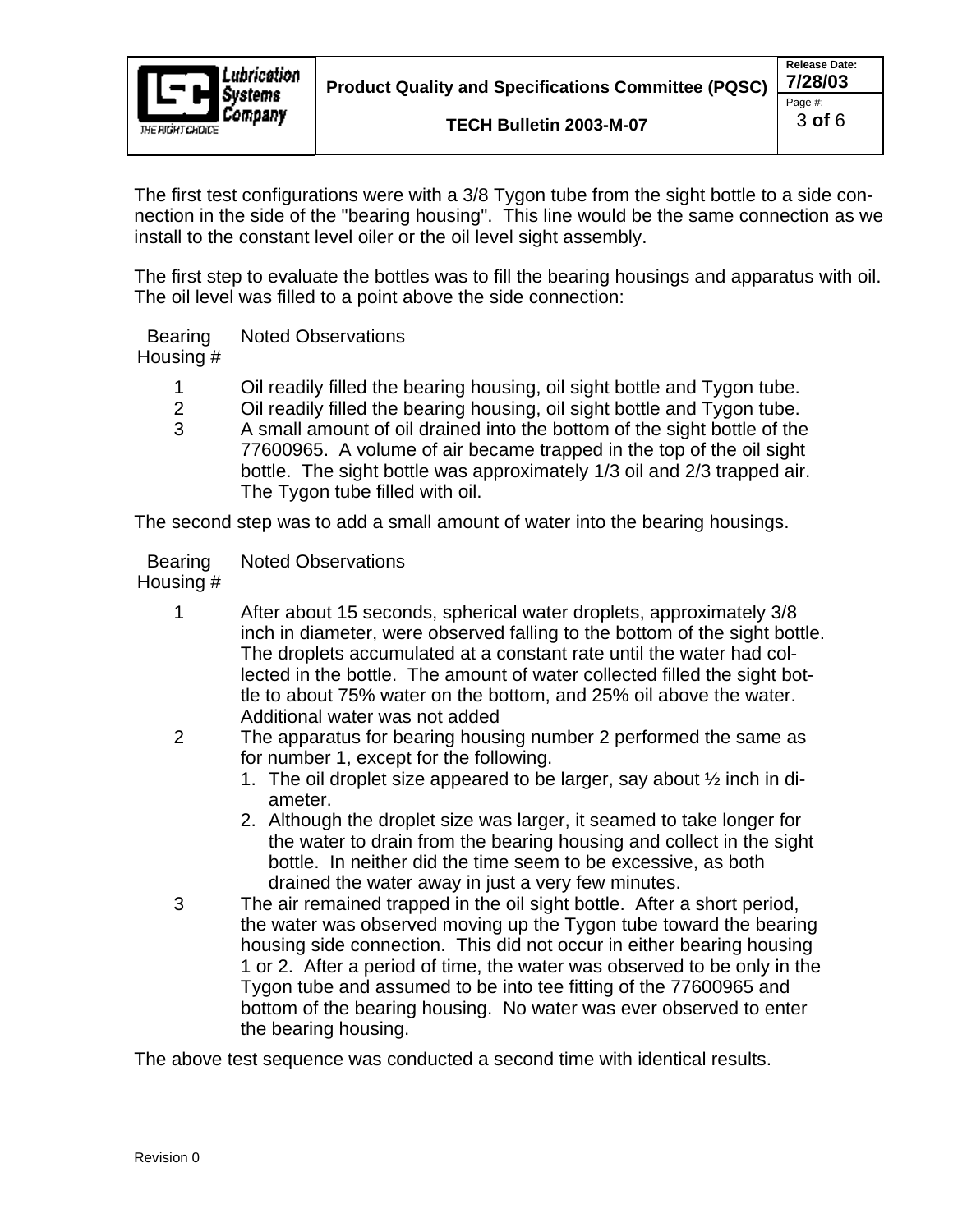

A second test was set up using the same bearing housings and sight bottles but with the 77700217 Oil Level Sight Assembly. Oil mist was not applied during this test.



The oil levels in the bearing housings were set to the approximate centerline of the  $\frac{1}{4}$  NPT side connections for the bearing housings. The bearing housings were filled with oil and allowed to drain until oil had stopped dripping from the over flow tube. Approximately 1 fluid ounce of water that was added to each bearing housing.

The results were basically identical as those of the first test. In bearing housing number 3, the water completely filled the Tygon tube and filled the bottom of the oil level sight assem bly. This has to result in water being present in the bottom of the bearing housing to the same level. No water in number three ever entered the oil sight bottle. In bearing housings 1 and 2, water filled the oil sight bottle, draining it away from the bearing housing and was Bearing Housing #1 Bearing Housing #2 Bearing Housing #3<br>
The oil levels in the bearing housings were set to the approximate centerline of the 1/4 NPT<br>
side connections for the bearing housings. The bearing housings were f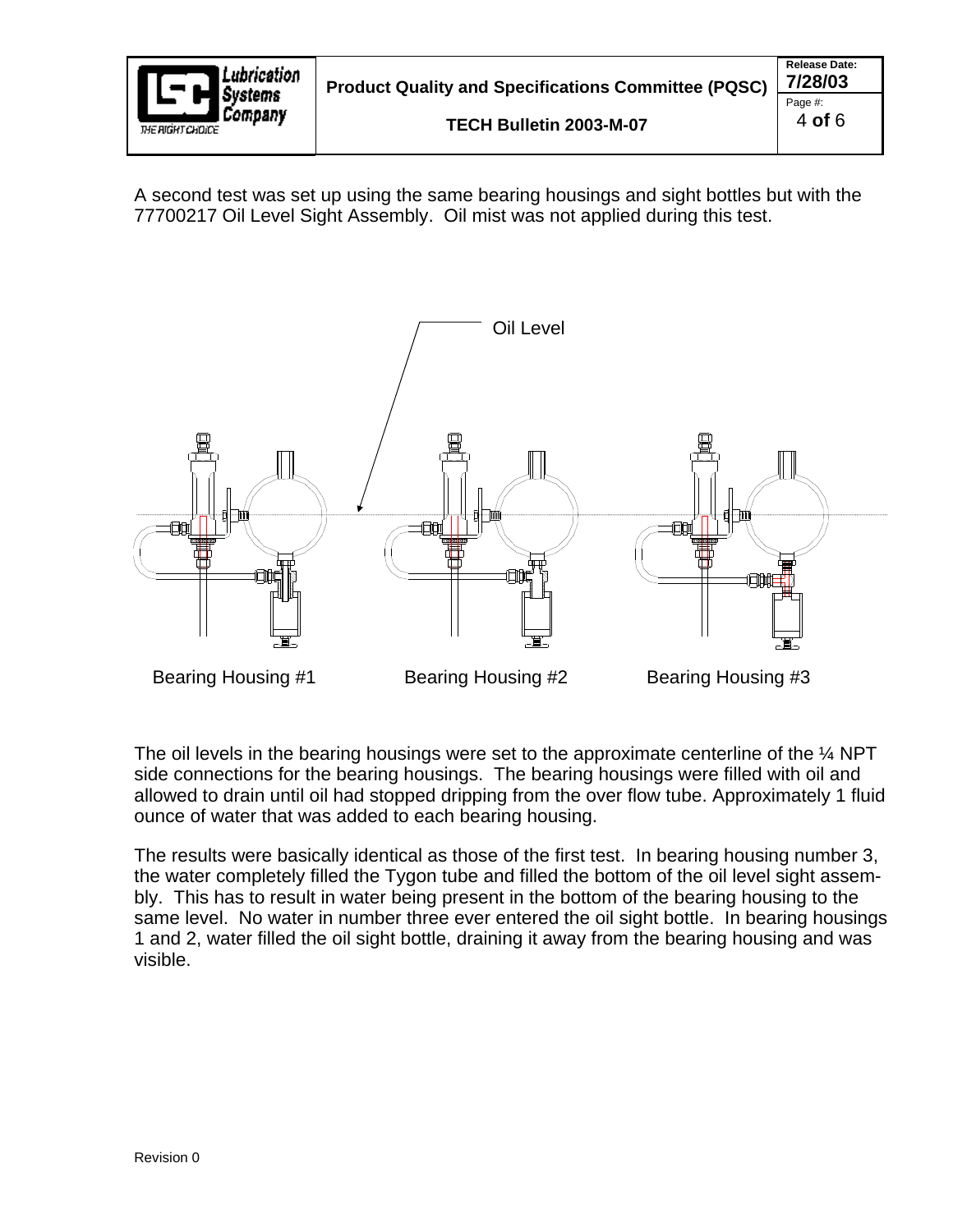

## **Findings:** The contract of the contract of the contract of the contract of the contract of the contract of the contract of the contract of the contract of the contract of the contract of the contract of the contract of th

From these evaluations, the following conclusions were made;

- 1. The prior design of the 77600965 Vent Collection Assembly was unsuitable for use in purge mist applications.
	- a. As oil was poured into the bearing housing, the sight bottle became locked with an air pocket. The  $\frac{1}{4}$  inch pipe tee in the sight bottle inlet had an ID small enough that was bridged by the viscous oil. Once the oil bridged the hole the addition of oil increased the head pressure over the bubble and the air became trapped. In order for oil to enter the sight bottle an equal volume of air has to escape, however the oil did not allow an air bubble to pass through the small ID of the pipe tee. Further, when water was introduced into the bearing housing, our testing indicated that the water was not detected in the oil sight bottle for the same reasons already described. This is the same experience identified by QPR 210.
	- b. In pure mist applications, the liquid oil is introduced into the bearing housing slowly. This allows air to escape as the bottle gradually filled over time, avoiding the air lock. However no mechanism exists to ensure that water contamination is drained into the sight bottle. Once the bottle is filled with oil, water could presumably be washed past oil sight bottle inlet, through the overflow tube and into the oil collection container, and never be detected.
- 2. The tests indicated that both prototype oil sight bottle configurations (with and with out the drain tube) were suitable for detecting liquid water contamination in bearing housings when used in conjunction with static oil sump bearing housings and for purge mist applications.